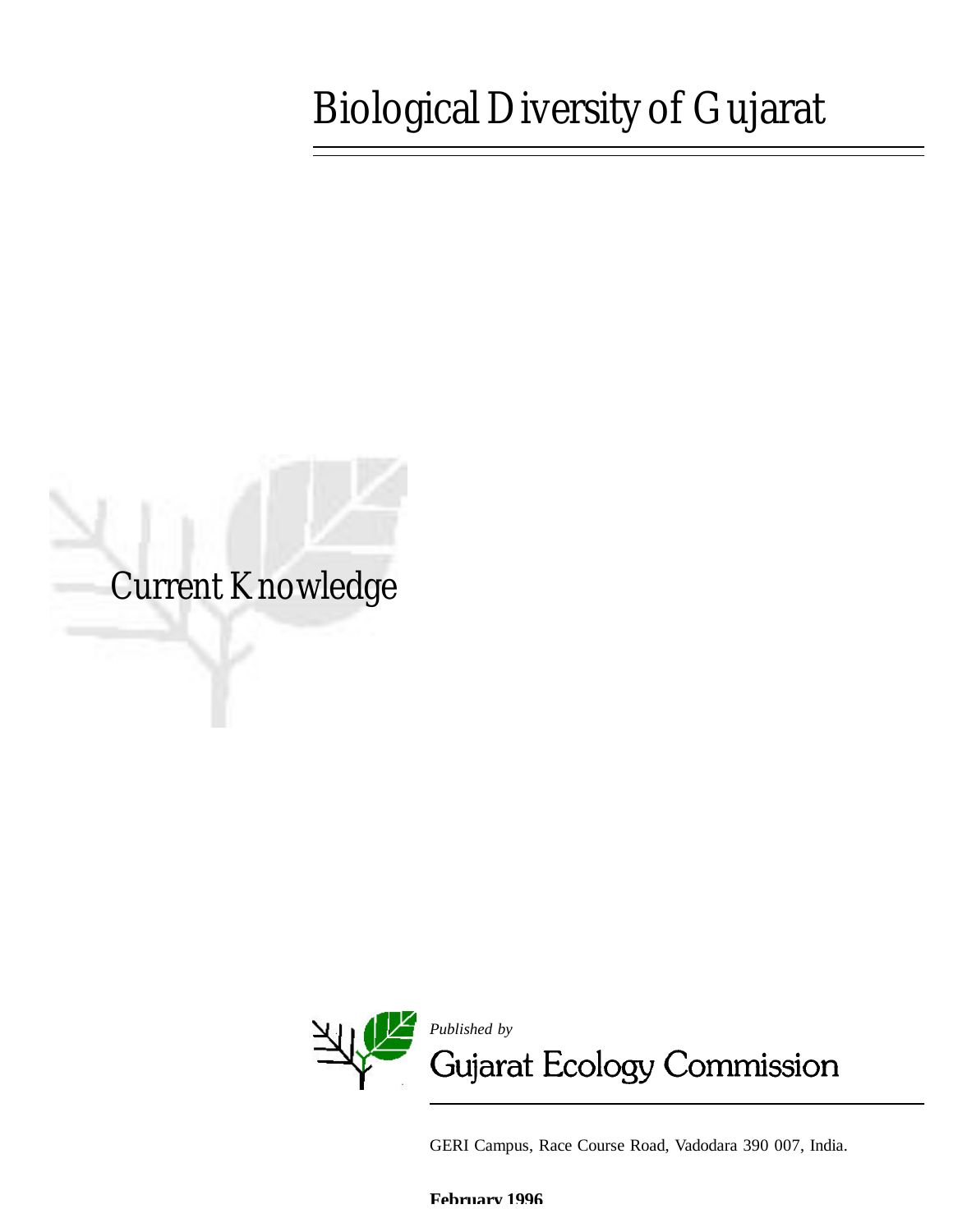# Biological Diversity of Gujarat

Current Knowledge



GERI Campus, Race Course Road, Vadodara 390 007, India.

**February 1996**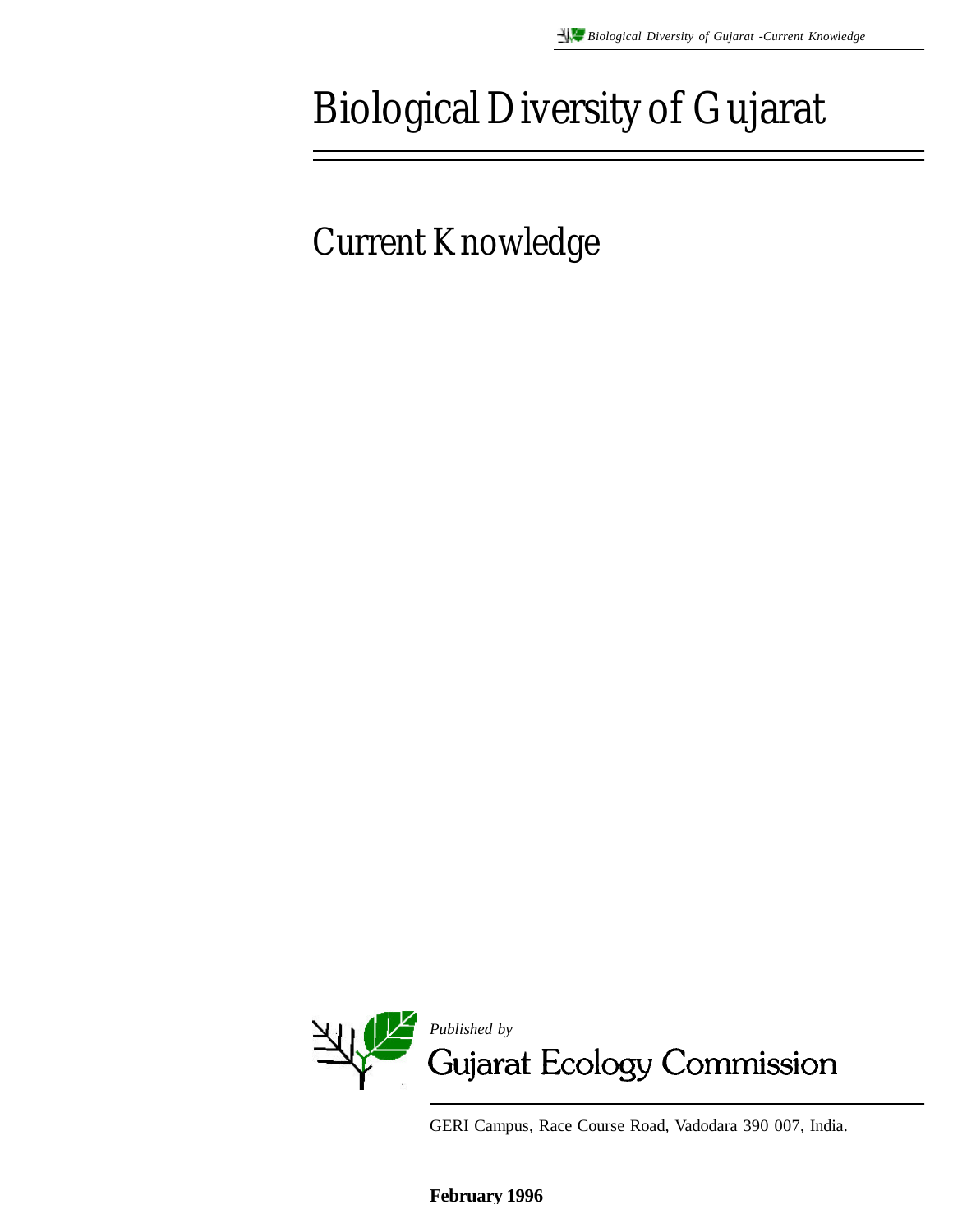### **CONTENTS**

| <b>Biological Diversity: Issues and Options</b>                                           |                                                  | 8   |
|-------------------------------------------------------------------------------------------|--------------------------------------------------|-----|
| Protection of Biodiversity: Policy Issues<br>for Preservation and Conservation of Species |                                                  | 12  |
| Biogeography of Gujarat                                                                   |                                                  | 16  |
|                                                                                           | Flora of Gujarat: State of the Art               | 23  |
|                                                                                           | Fauna of Gujarat: State of the Art               | 50  |
|                                                                                           | <b>Important Biodiversity Areas of Gujarat</b>   | 70  |
|                                                                                           | Recommendations of Gujarat Ecology Commission    | 72  |
| <b>Selected References</b>                                                                |                                                  | 74  |
| Appendices                                                                                |                                                  |     |
| Appendix - 1                                                                              | CONVENTION ON BIOLOGICAL DIVERSITY               | 78  |
| Appendix - 2                                                                              | CHECKLIST OF MARINE ALGAE OF GUJARAT COAST       | 94  |
| Appendix - 3                                                                              | FUNGI REPORTED FROM DANGS DISTRICT               | 103 |
| Appendix - 4                                                                              | CHECKLIST OF BRYOPHYTES REPORTED FROM GUJARAT    | 105 |
| Appendix - 5                                                                              | CHECKLIST OF PTERIDOPHYTES REPORTED FROM GUJARAT | 106 |
| Appendix - 6                                                                              | CHECKLIST OF GYMNOSPERMS REPORTED FROM GUJARAT   | 108 |
| Appendix - 7                                                                              | LIST OF ANGIOSPERMS REPORTED FROM GUJARAT        | 109 |
| Appendix - 8                                                                              | LIST OF COMMON HORTICULTURAL PLANTS OF GUJARAT   | 166 |
| Appendix - 9                                                                              | PLANTS OF ECONOMIC AND ETHNOBOTANICAL IMPORTANCE | 172 |
| Appendix - 10                                                                             | MEDICINAL PLANTS OF GUJARAT                      | 193 |
| Appendix - 11                                                                             | PHYLUM PORIFERA (SPONGES)                        | 228 |
| Appendix - 12                                                                             | PHYLUM CNIDARIA (COELENTERATES)                  | 230 |
| Appendix - 13                                                                             | <b>LOPHOPHORATES</b>                             | 232 |
| Appendix - 14                                                                             | PHYLUM MOLLUSCA                                  | 233 |
| Appendix - 15                                                                             | PHYLUM SIPUNCULA (PEA-NUT WORMS)                 | 238 |
| Appendix - 16                                                                             | PHYLUMANNELIDA                                   | 239 |
| Appendix - 17                                                                             | PHYLUM ARTHROPODA                                | 241 |
| Appendix - 18                                                                             | PHYLUM ECHINODERMATA                             | 261 |
| Appendix - 19                                                                             | PISCES (FISHES)                                  | 262 |
| Appendix - 20                                                                             | <b>AMPHIBIA</b>                                  | 268 |
| Appendix - 21                                                                             | <b>REPTILIA</b>                                  | 269 |
| Appendix - 22                                                                             | <b>AVES (BIRDS)</b>                              | 272 |
| Appendix - 23                                                                             | MAMMALIA (MAMMALS)                               | 285 |
| Appendix - 24                                                                             | DOMESTIC ANIMALS                                 | 287 |
| Appendix - 25                                                                             | RARE AND THREATENED ANIMALS OF GUJARAT           | 288 |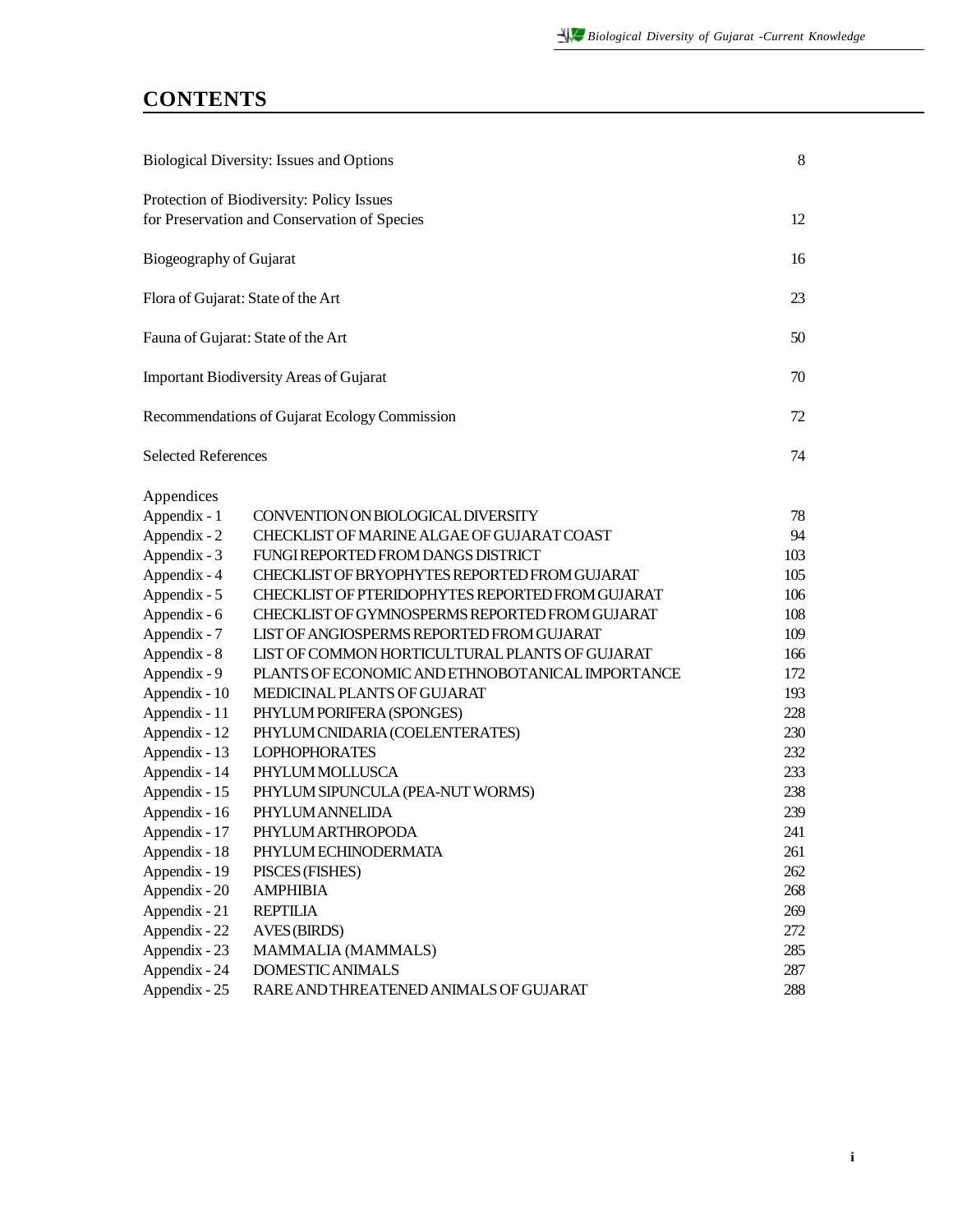### **LIST OF TABLES**

| Table-1  | Protected Areas of Gujarat                                                     | 14 |
|----------|--------------------------------------------------------------------------------|----|
| Table-2  | Legal Coverage of Various Aspects of Biodiversity in India                     | 15 |
| Table-3  | Agro-climatic Zones of Gujarat                                                 | 21 |
| Table-4  | District-wise Distribution of Forest Areas in Gujarat                          | 28 |
| Table-5  | List of Doctoral Theses on Floristics and Ethnobotany (in chronological order) | 30 |
| Table-6  | Proportional Relationship of Dicotyledons and Monocotyledons                   | 33 |
| Table-7  | Area of Mangroves Based on Satellite Data (in sq. km.)                         | 34 |
| Table-8  | Tribal Communities and their Population in Gujarat State                       | 39 |
| Table-9  | Phytowealth of Gujarat                                                         | 49 |
| Table-10 | Population Growth of Major Wildlife Species in Gir                             | 60 |
|          | National Park during 1985 to 1995.                                             |    |
| Table-11 | Livestock Population of Gujarat (1982 and 1992 Census Data)                    | 62 |
| Table-12 | District-wise Livestock Population in Gujarat (1992, provisional)              | 63 |
| Table-13 | Population Growth Rate of Cattle, Buffaloes, Sheep and Goats over a            | 64 |
|          | Period of Ten Years (1982-1992)                                                |    |
| Table-14 | Number of Recorded Biota                                                       | 65 |